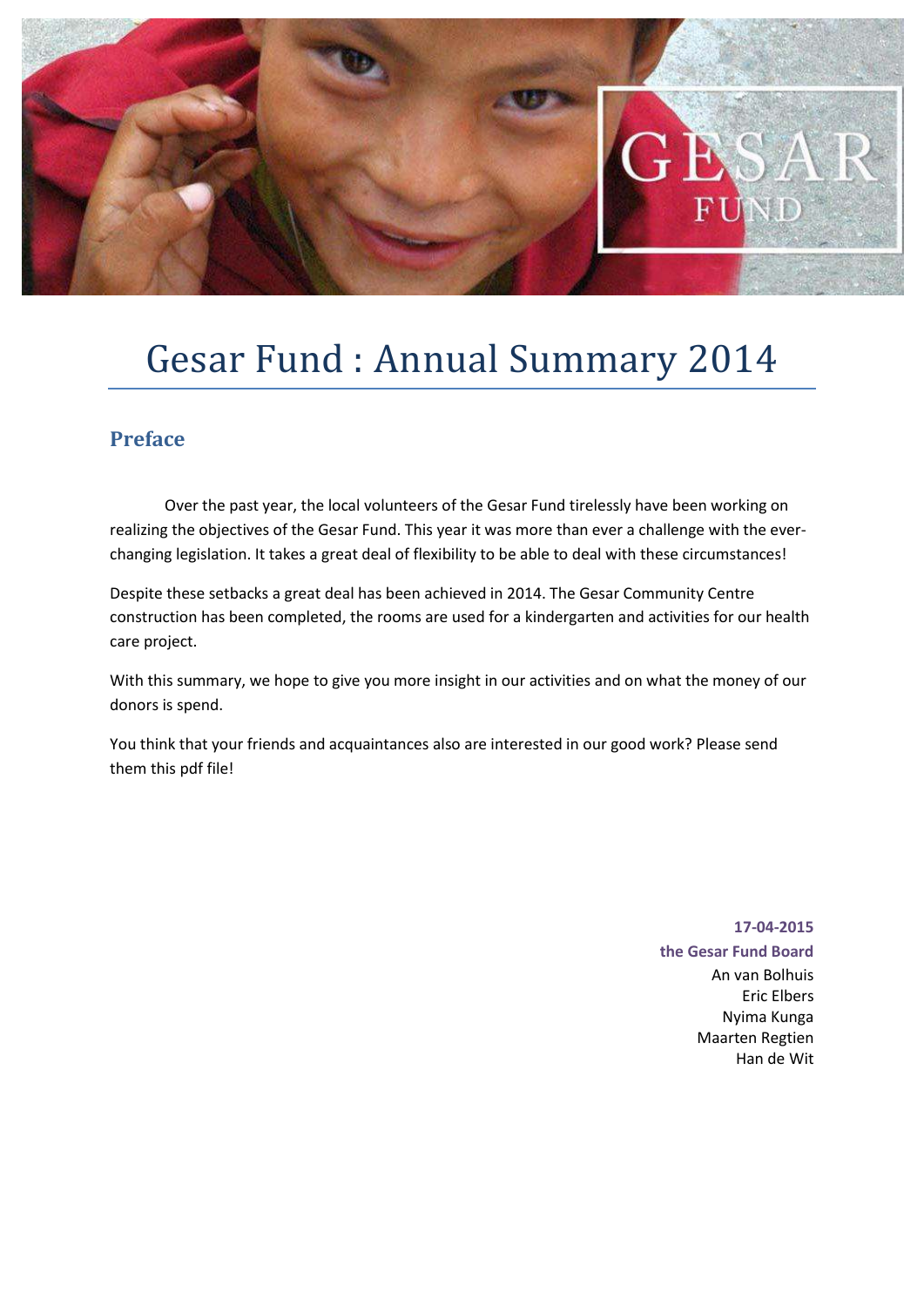

# Gesar Fund : Annual Summary 2014

## **Contens**

The annual summary is divided into three categories:

- **1. Gesar Fund Projects** 
	- The Education Project
	- The Healthcare Project
	- The 'Family to Family' Project
- **2. Donations en Annual Account** 
	- an overview of the total donations received and a selection of fundraising activities by the Gesar Fund, but also by third parties organised activities for the Gesar Fund
- **3. The Gesar Fund in the news**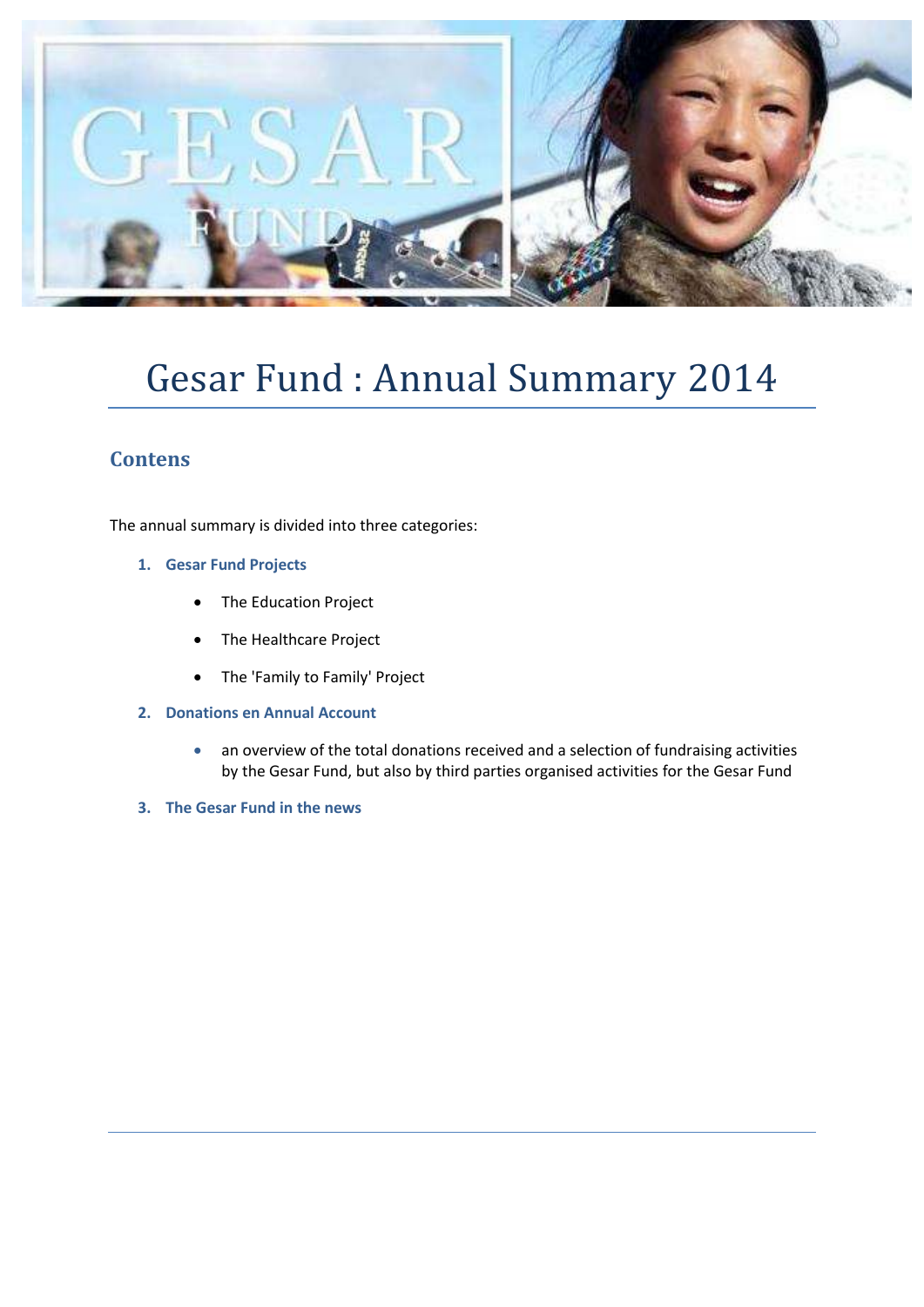

# 1. Het Education Project

### **The school at the Surmang monastery**

 The educational project is carried out in cooperation with the American Könchok Foundation. The activities on site are done by Khenpo Tsering, abbot of the Surmang Monastery. He reports on the use of the funds to the foundation, which in turns annually reports to the Gesar Fund.

For adults a educational program is scheduled for autumn of 2015. Formerly there were two annual programs for children that were supported by the Gesar Fund with an amount of 10,000 euro per year (from 2010). The first program is for pupil monks, most of whom live in the monastery complex. They receive basic dharma instruction. The second program is for nomad children, both boys and girls.

Khenpo Tsering has indicated that he has trouble maintaining this group. In particular, the guys are so wild that much material damage is created including many broken windows. Last year the Khenpo already twice interrupted the teaching activities to take time for replacement of the window frames and repair the furniture. After resumption of the curriculum quickly more broken windows were to regret. As long as there is not enough adult supervision on this group, the Khenpo does not want to proceed with the program.

The Könchok Foundation has decided in the coming year it will focus on setting up the adults program in the fall (2015). Thus automatically more supervision will become available for the nomad children (annual a varying number of of between 150 and 250).

According to Chinese law education programs outside the Chinese curriculum should be given separately which means that they musttake place outside normal school hours. This means that only the three/four winter months can be used in the Surmang Dutsi Til monastery. If all works out for good he adults program already is started and Khenpo Tsering can teach the children again.

The Gesar Fund priorities education to the nomad children. The fact that children get hot meals during these three months and-if necessary-also medical assistance, guarantees that this very vulnerable group likely will enjoy a healthy future! With the-provisional-reduced teaching activities we will reduce our contribution by a quarter to \$ 10,000 dollar (EUR 7500).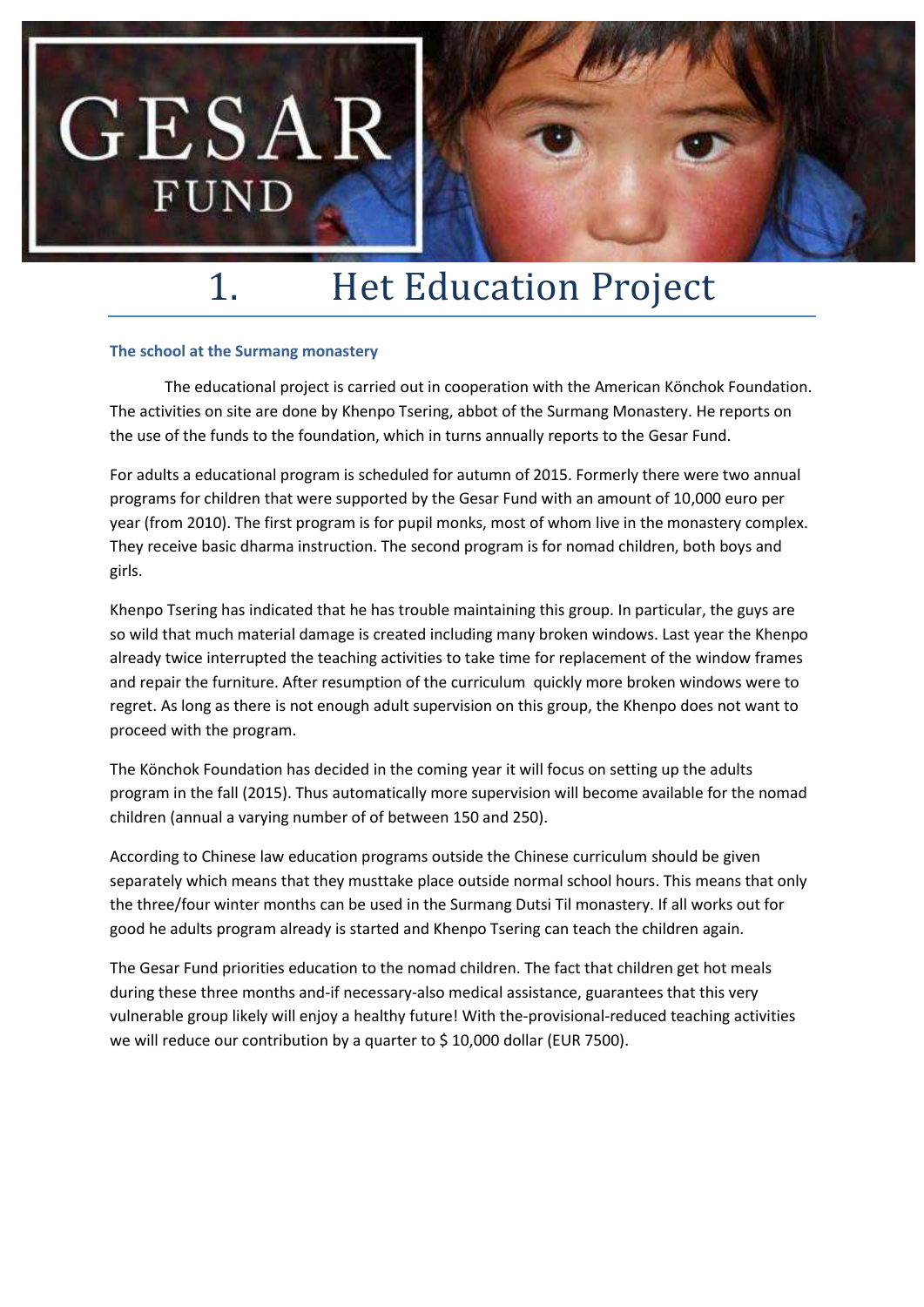

# 2. The Healtcare Project

#### **Hepatitis in China en Tibet**

 Hepatitis, especially hepatitis B is a large health risk in China and particular in poor areas like Yushu. This project aims at testing people with hepatitis (A and B) and at vaccinating people, who do not have antibodies in the bloodstream. The costs of the vaccine and the tests are paid by the Gesar Fund. This means that the often very poor people can have themselves tested and vaccinated.

Also health education is given to the poor: is simple terms is explained what they can do themselves to prevents infections and to recover from infections. In China hepatitis still is a big taboo, like HIV is.

Although rarely people die from hepatitis B, the fear of this disease is big. Also fighting this fear is part of our campaign. And although most people can recover from hepatitis, in case of a long-term hepatitis the liver can be damaged in such an extent that special treatment is necessary. These treatments can be very costly. For now the Gesar Fund is not involved with their treatments.

In areas where Tibetans live the percentage of people who carry of have carried hepatitis is some 60 %. As most infections are transferred from mother to baby, and the baby's immune system is not yet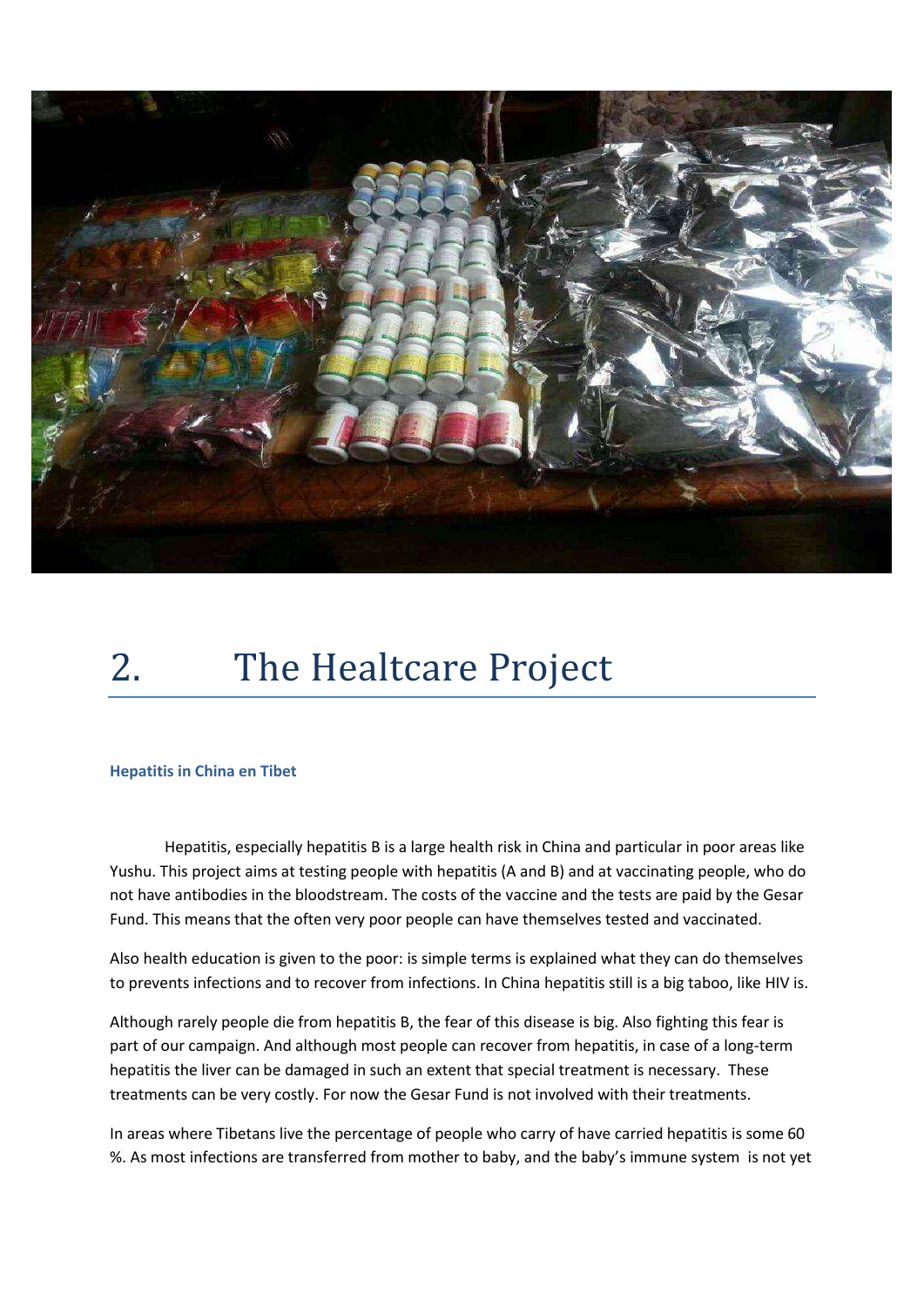fully developed, this causes in 90% a lifelong carrying of chronic hepatitis. En of these case some 2 % someday will suffer from levercirrose or liver cancer.

The later in life people get hepatitis, the greater the chance their body can conquer the disease, and so smaller the chance they'll develop a chronic hepatitis. The Gesar Fund Medical Team tests anyone who wants to be tested, but has special focus on testing and vaccinating pregnant women.

High on the agenda of course is education regarding this contagious decease: not only the course of the hepatitis but also how hepatitis can be transferred: via blood, or sexual contact. Not only the doctors and nurses of our Gesar Team provide the education, but also al growing number of enthusiastic volunteers.

For a permanent immunity three vaccinations are required. Standard procedure for the vaccination of one person is 60 Yuan (9.5 US\$). Thanks to the fact the hospital grants us discount we can offer a full vaccination for 45 Yuan (7 Euro).

### **Rabies**

InIn 2014 rabies broke out at several places in the Chengdu prefecture. In China always stray dogs and dogs are to be found in the countryside and there is little control on the health of these animals.

In the border areas of Yushu and Chengdu dogs roam usually in packs around. There are already some human sacrifice cases in Chengdu. The government takes this risk to the public health very seriously. On the countryside people stay iside during the night.

### **Gesar Community Centre and Healtcare**

In the Community Centre is a medical post. This one is furnished and there are stocks bought. Tsepa Lhamo has also contributed.

The by the Gesar Fund ordered medication always is delivered to the people's Hospital in Chengdu. As soon as it is possible is the medication then is given to a driver who drives to the Gesar Community Centre to Dönda. If it is cold and the medication is transported in an open truck, the medication has to be defrosted in the Community Centre.

 The doctors take general medical tests at the local nomads such as measuring blood pressure, performing diagnostic heart tests and lung function tests. Tibetan herbs are given to people who have stomach pain.

Finally, education is given concerning the prevention of infectious diseases. Most nomads who meet our local volunteers are illiterate. Information mostly consists of illustrations, which is also provided for free by the Chinese Government. The Gesar Fund strives to educate on healtcare via cd's and dvd's but due to copyright laws this is very difficult.

The Board decided that the medical team of the 10,000 euros that they spend there annually, they are allowed to spend 20% on own initiative and insight.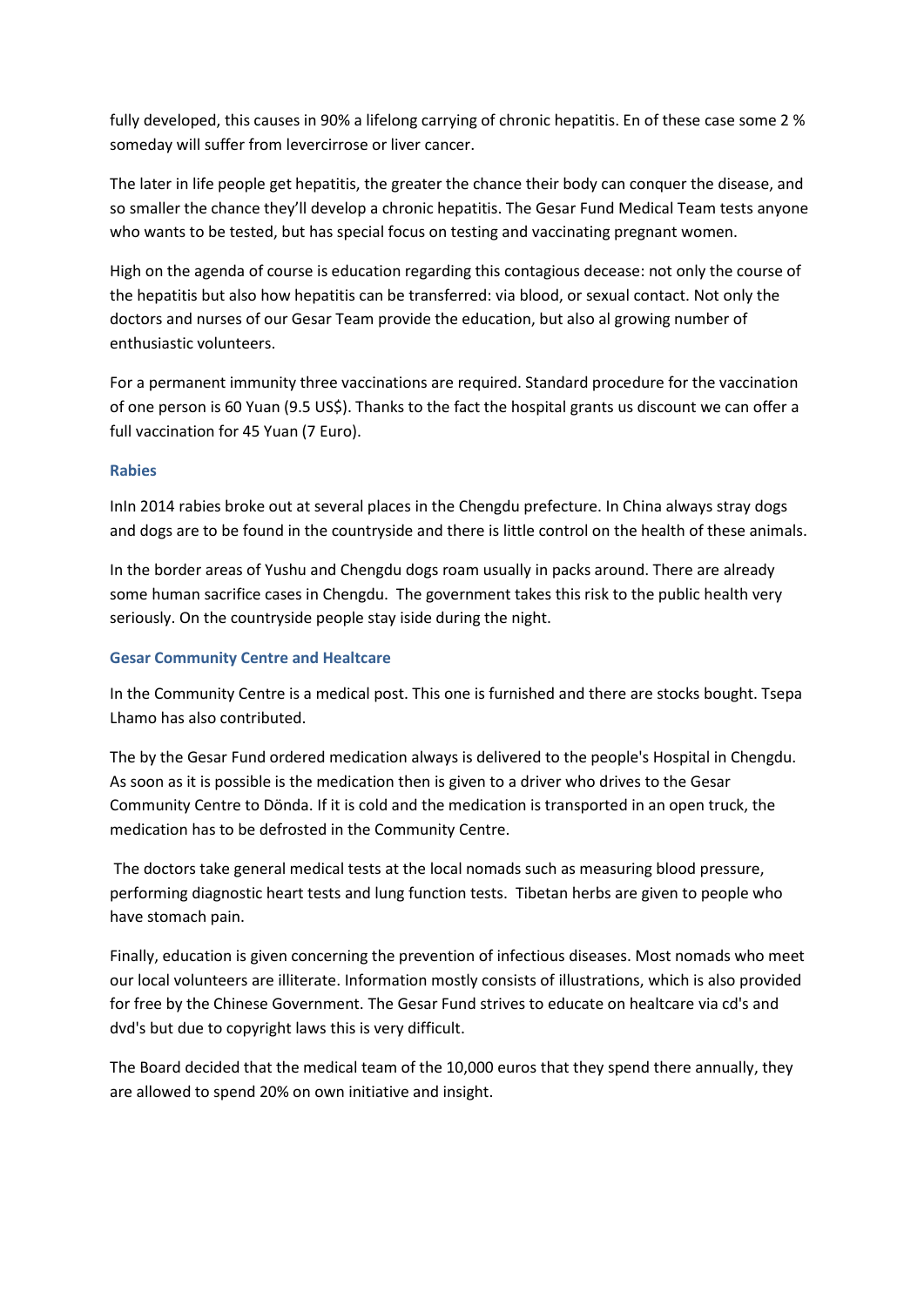#### **Gesar Ambulance**

In 2013 to our regrets the hospitals policy has changed so that from now on the doctors will have to do all the Gesar work exclusively in spare time whereas before they were allowed to do the Gesar work partly in working hours.

This means the ambulance is not used anymore a great deal of the week. We decided to relocate the Ambulance to the gesar Community CentreThe hospital doctores and nurses still will use the ambulance of course to do the TB project, but it now also can be used by other Gesar volunteers for emergency transportations to the hospital ánd health education.

The x-ray equipment in the Gesar ambulance was operated in an unsage manner. The University Medical Centre of groningen donated two lead coats for the x-ray technician.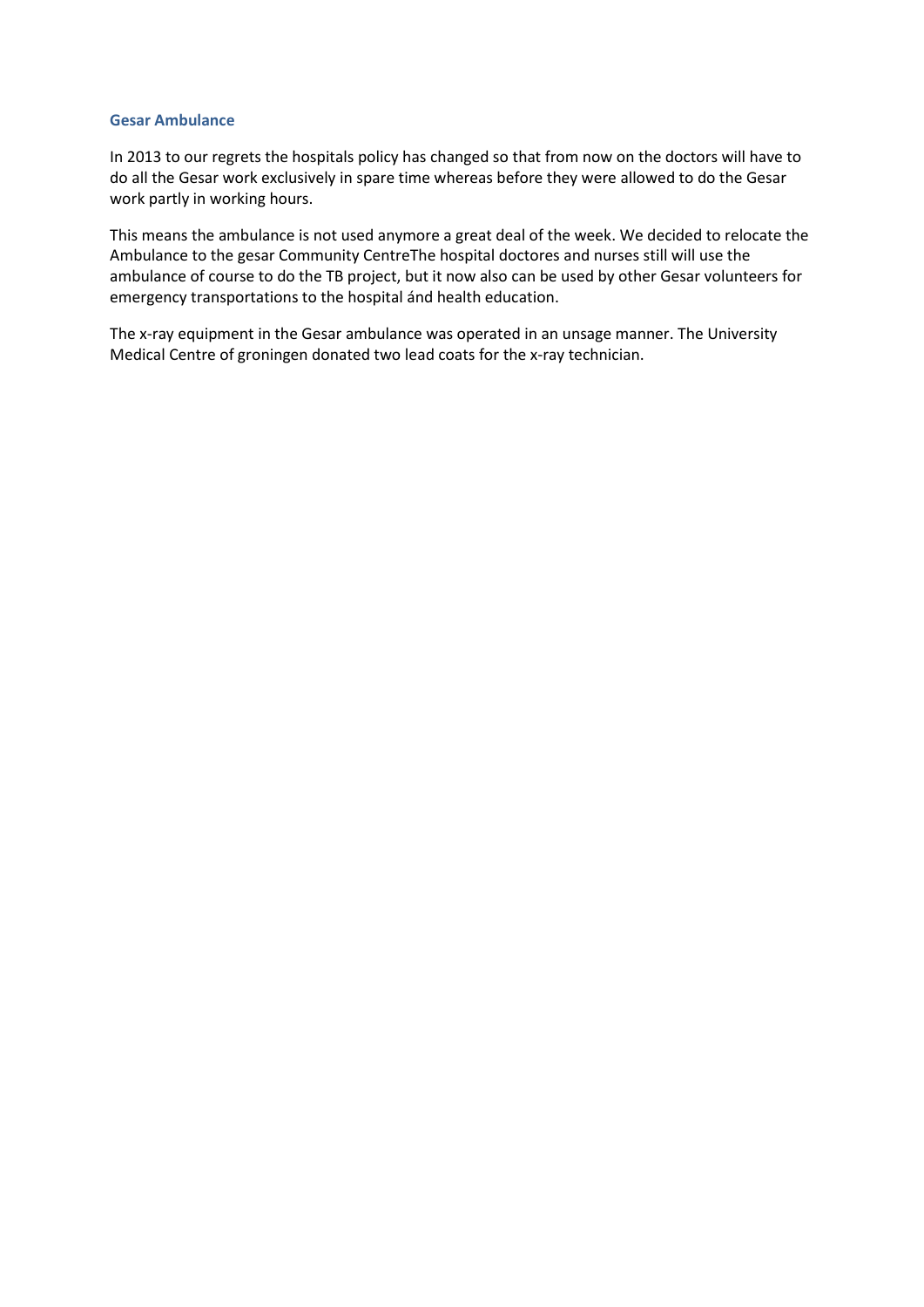

# 3. Het Family to Family Project

#### **The Gesar General Store**



As allready mentioned in april of this year, there wer[e problems with staffing](http://gesarfund.nl/action/news/simplelist?id=585) the General Store: the shop appeared to be closed too many times. As a solution part of the goods then was moved to the Gesar Bakery which was doing good business (and still is!) and the General Store was closed. But now our local Gesar Volunteers have found the young man Metok Bhakto who was eager to run the shop.

 After receiving a elementary training in shopkeeping activities, it was clear to our local Gesar volunteers, Metok had the commercial ánd the people skills to be a perfect shopmanager.

 We hope very much Metok will be able to bring back the Gesar General Store business back to its original level, meanwhile also providing himself and his family a modest income.

The Bakery will continu to sell the extra Gesar General Store goods.

#### **De Gesar Bakery**

In 2012 the GesarFund board allowed the bakery to relocate to Zhenzing as indications from the nomad families were that there would be more potential clients. By now the relocated bakery is in full production. Customers are the monks of the nearby monastery, tourists and travelers. The estimates are that we're selling up to 70% more steambreads.

Sadly, the woman who runs the bakery had an accident with a powder machine: he hand got stuck. Our medics have done everything what was possiblebut it seems the woman will not be able to operate the steammachines anymore. The new plans are now that she will train new people for the bakery and that she will become manager of the Gesar Community Centre.

#### **Het Gesar Community Centre**

In 2012 the nomad families suggested if it would be possible too create a space where they could train each other in practical professions as tailor or carpenter. The board decided to invest into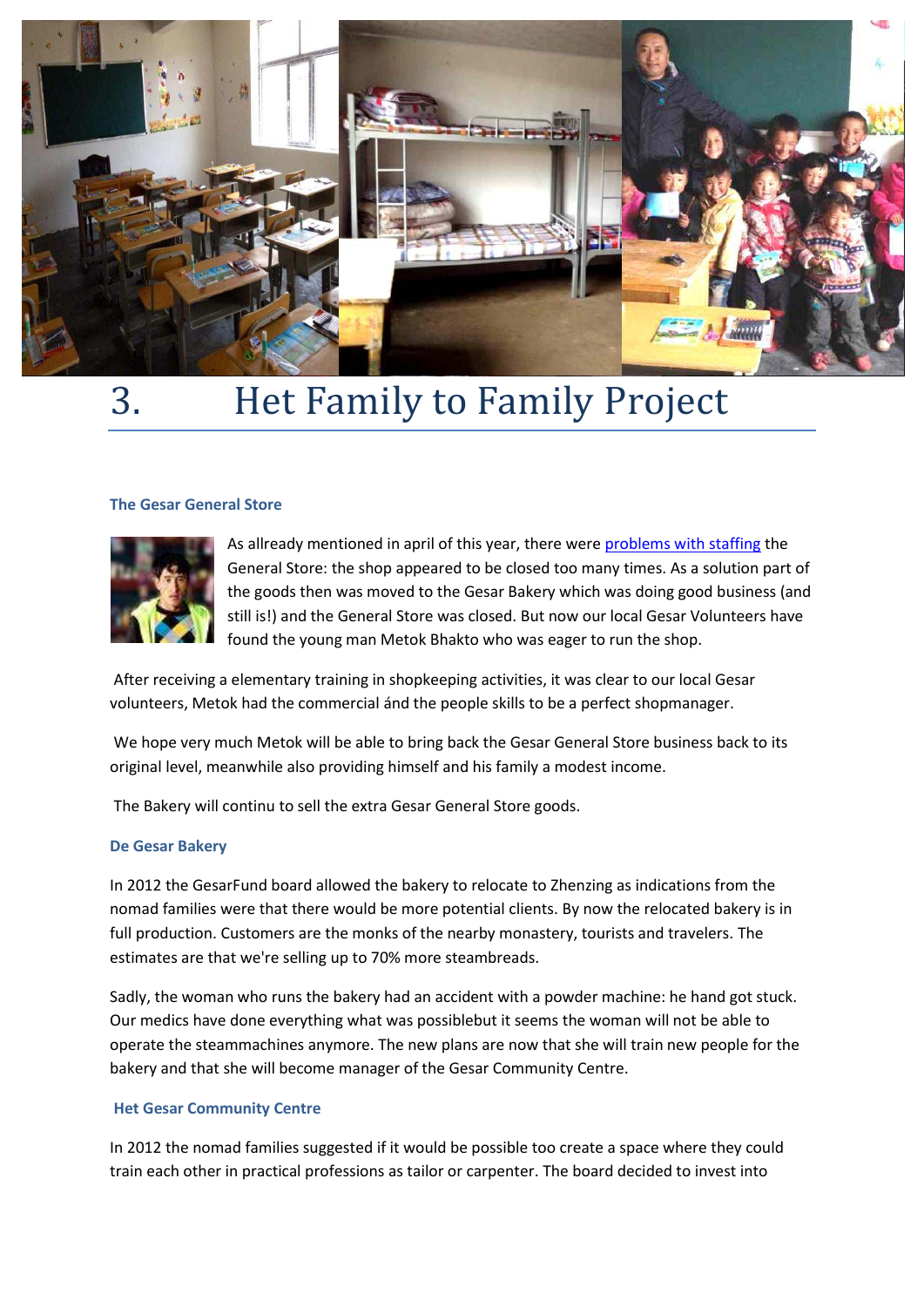buying a piece of ground to crate the centre. The project officially was blessed by a lama, but it took more than a year before the building could start as foundations only can be constructed during summer. The buildings allready there had to be removed as they were too rundown.

So in summer of 2013 the foundations were constructed and boardmembers Eric Elbers and Nyima Kunga performed a fisrt spade ceremony during which they buried a thangka with blessed herbs. A few days after the ceremony construction started and largely was completed in november.

There are two buildings situated in a 90<sup>°</sup> angle. By this means we can create an entrance on each adjoining road, as it still is not clear which of those roads will become 'major'.

On the outside shops are planned and on the inside a childcare unit. The proposal is to have a nice courtyard with a stupa and on the side opposite from the buildings a roofed open air place with prayer wheels. The idea is to create a haven for people, coming from the busy street were the main entrance will be.



The main entrance to the courtyard and the shops needs to be inviting as the land is not situated directly on the main street. Take a look at all photos and videos of the Centre on our [2013 - Gesar](http://www.flickr.com/photos/gesarfund/sets/72157635292205260/)  [Community Centre - Building photopage!](http://www.flickr.com/photos/gesarfund/sets/72157635292205260/)

During the Chacking our Aid Campaign of this year Nyima and his brother Sojong board made an inventory of what still had to be added to the Centre. Anyway for each building a stove suitable for the burning of Yak-excrement there will be purchased (a central heating is too pricey).

### **Het Gesar Community Centre: independence of the nomads**

Now the center there the nomads should be further encouraged in self-sufficiency. As the board we do not expect that the Gesar Fund is a kind of money machine.

The problem in the more self-sufficiency of the nomads is that they really do not have more skills than the nomads skills as making yaks hats, tents build and stoves.

As Dönda is an obligatory stop for tourist buses, it seems the best option for the nomads is to sell souvenirs to thetourists: small parcels of yak butteroter, miniature stoves, miniature nomadententjes, thangksa, juwelry etcetera. By selling these products there is a direct link between the production and the money.

#### **The Kindergarten**

As mentioned earlier in the Checking our Aid campaign 2014: regarding teaching hours we are bound to Chinese law: lessons only can take place outside regular school hours. For us that leaves only the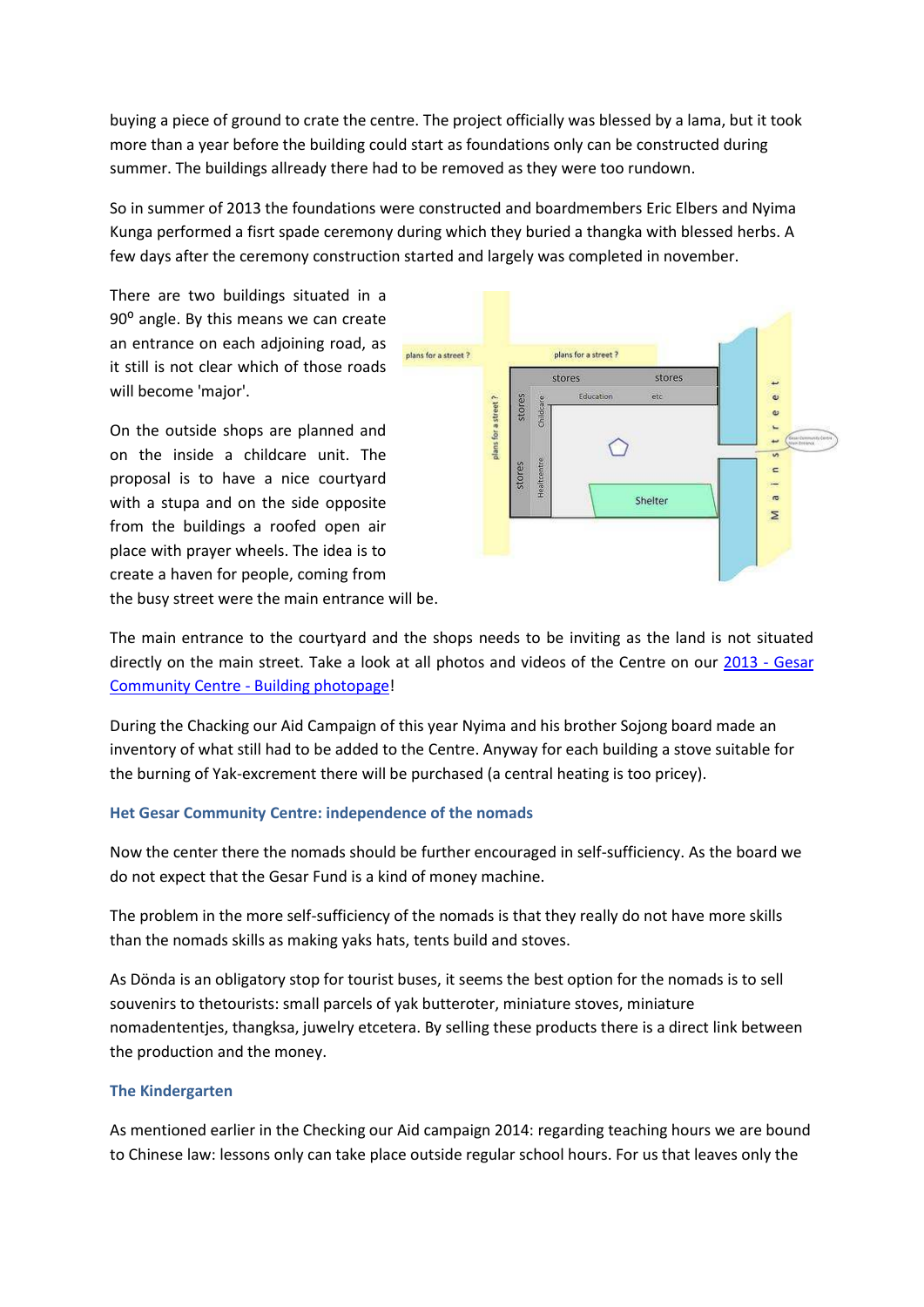three months in the winterstop. But winters are extreme cold and teachers from the city cannot stand the Dönda altitude which is much higher than the Xining altitude.

Therefore there has been decided for an alternative teachings program. On the China countryside teaching is done in a strict classical manner which means: the teacher talks, the students listen. It is comparable with our schoolsystem a century ago. So plans have been made to buy lessons material which help the children get insight in shapes, colors, numbers and space. Materials which are meant to work with, stimultate the children to work with themselves. A risk is that the monk-teacher should support this way of working. Our local Gesar volunteers will try to guarantee this!

### **Following the example of the Gesar Projects!**

Last year local authorities in Chengdu county also started various projects for the poorest citizens of the population.

 The current situation now is even that varrios municipalities almost a a competitive manor are trying to set up projects and lend micro credits to help out the poorest citisins in winter!

 The Gesar Fund is exceptionally proud that 'our' manifestation of the enlightened society is spreading. Even if the consequence is that getting the proper licenses for the Community Centre has become more difficult, as the authorities pay more attention to the other projects.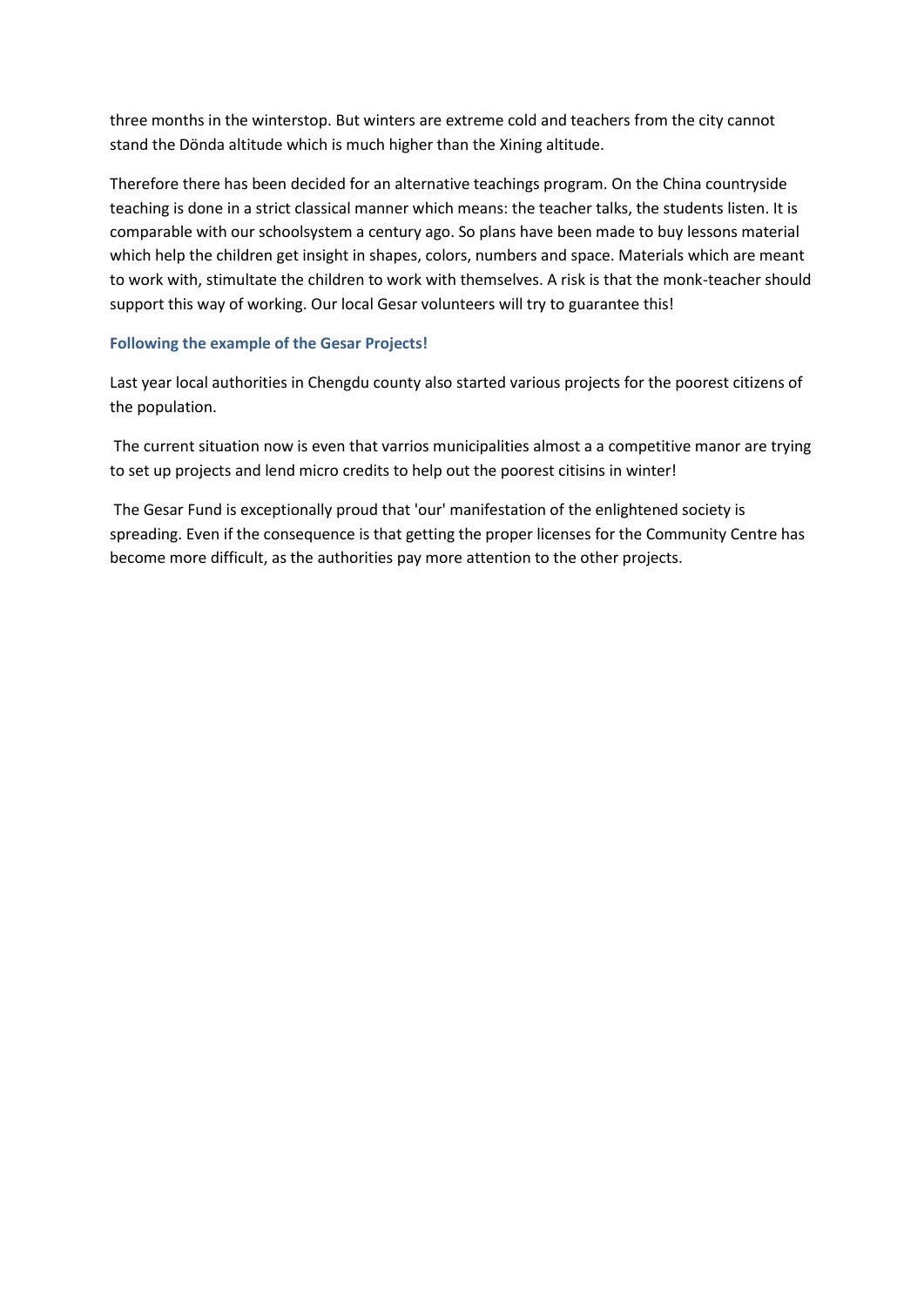

# 2014 - Donations and Annual Account

The total of received donations in 2014 is **32.359 euro.**

De annual account of 2013 is online[: Annual Account 2014.](http://www.gesarfund.nl/dynamic/media/13/Gesar_Fund_-_2013_-_Stichting_Gesar_Fund_Jaarrekening_2013.pdf)